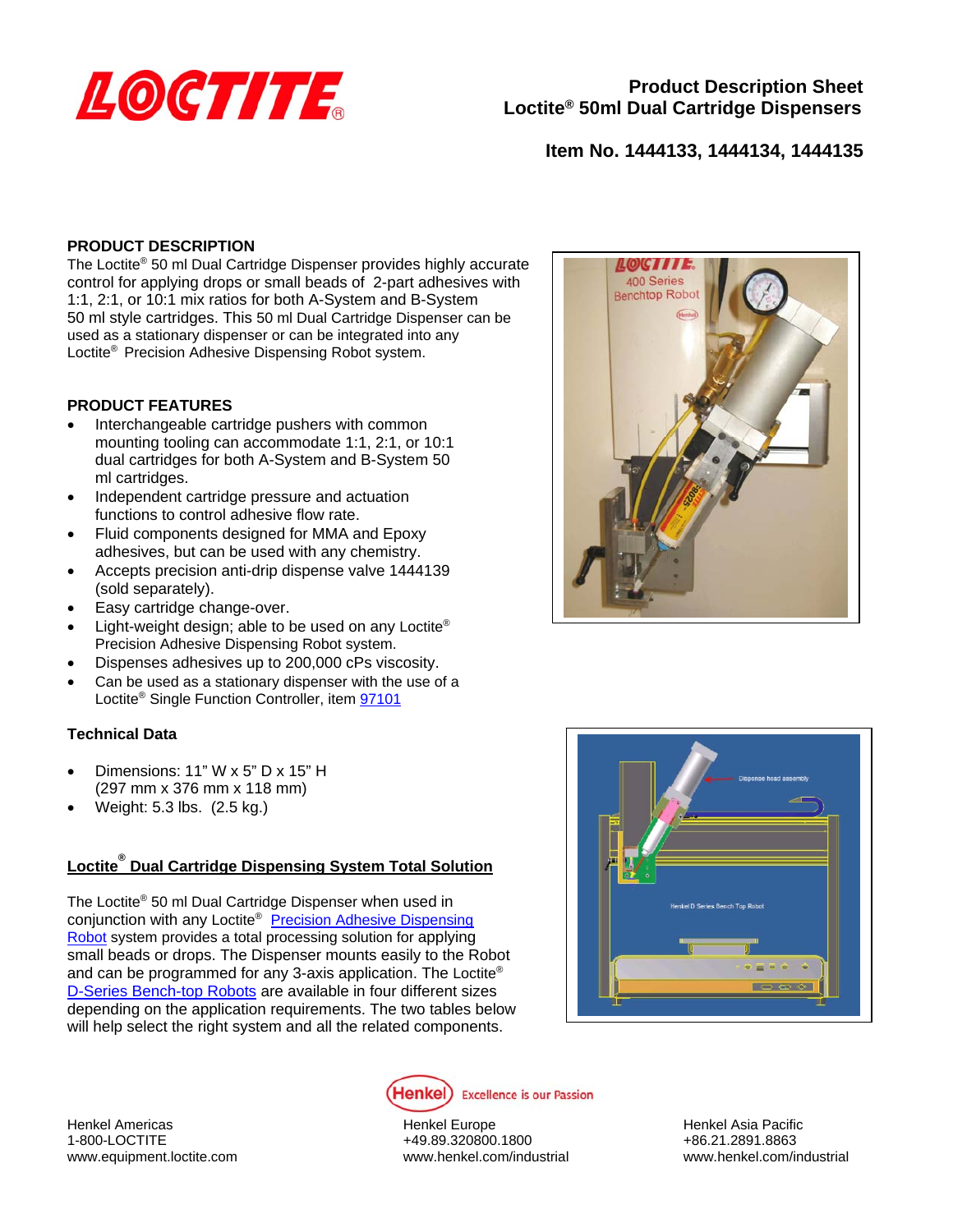

**Item No. 1444133, 1444134, 1444135** 

**Step One:** Select the D Series Robot with the dispense area that is appropriate for the application.

| Dispense Area | <b>Description</b>                                                     | <b>Item Number</b> |
|---------------|------------------------------------------------------------------------|--------------------|
| 200x200mm     | LOCTITE $^{\circledR}$ 200 D-Series Dispensing Robot 24 VDC $^+$       | 1597107            |
| 300x300mm     | LOCTITE <sup>®</sup> 300 D-Series Dispensing Robot 24 VDC              | 1452395            |
| 400x400mm     | LOCTITE <sup>®</sup> 400 D-Series Dispensing Robot 24 VDC <sup>1</sup> | 1452396            |
| 500x500mm     | LOCTITE <sup>®</sup> 500 D-Series Dispensing Robot 24 VDC              | 1578317            |

The Robot accessories that will be needed are common to D Series Robot Systems. They are:

- Loctite<sup>®</sup> Solenoid Valve Module; item # 988000
- Loctite<sup>®</sup> Teach Pendant; item # 1328356
- Loctite<sup>®</sup> Interface cable; item  $# 1329222$
- Note: General Purpose Benchtop Robots are also available.

**Step Two:** Select the Dispenser based on adhesive ratio:

| <b>Adhesive</b>  | Ratio | <b>Cartridge Style</b> | <b>Dispenser</b> |
|------------------|-------|------------------------|------------------|
| 4090             | 1:1   | в                      | 1444134          |
| <b>H/HF 8600</b> | 2:1   |                        | 1444135          |
| H 8700           | 2:1   |                        | 1444135          |
| <b>H/HF 8000</b> | 10:1  | B                      | 1444133          |
| H/HF 8025        | 10:1  | в                      | 1444133          |
| H 8010           | 10:1  | в                      | 1444133          |
| H 8500           | 10:1  | B                      | 1444133          |

This is a small representation of Henkel two part Adhesives. If an adhesive is not shown please contact a local Henkel office to get assistance in selecting the right Dispenser. Cartridge types are subject to change so before ordering a Dispenser, please consult your local Henkel Sales Representative or Distributor.



(formerly "D" style cartridge)



**Example of "A-Style" 2:1 Cartridge** <br>(formerly "D" style cartridge) **Example of "B-Style" 10:1 Cartridge** (formerly "D" style cartridge)



Henkel Americas Henkel Europe Henkel Asia Pacific

1-800-LOCTITE +49.89.320800.1800 www.equipment.loctite.com www.henkel.com/industrial www.henkel.com/industrial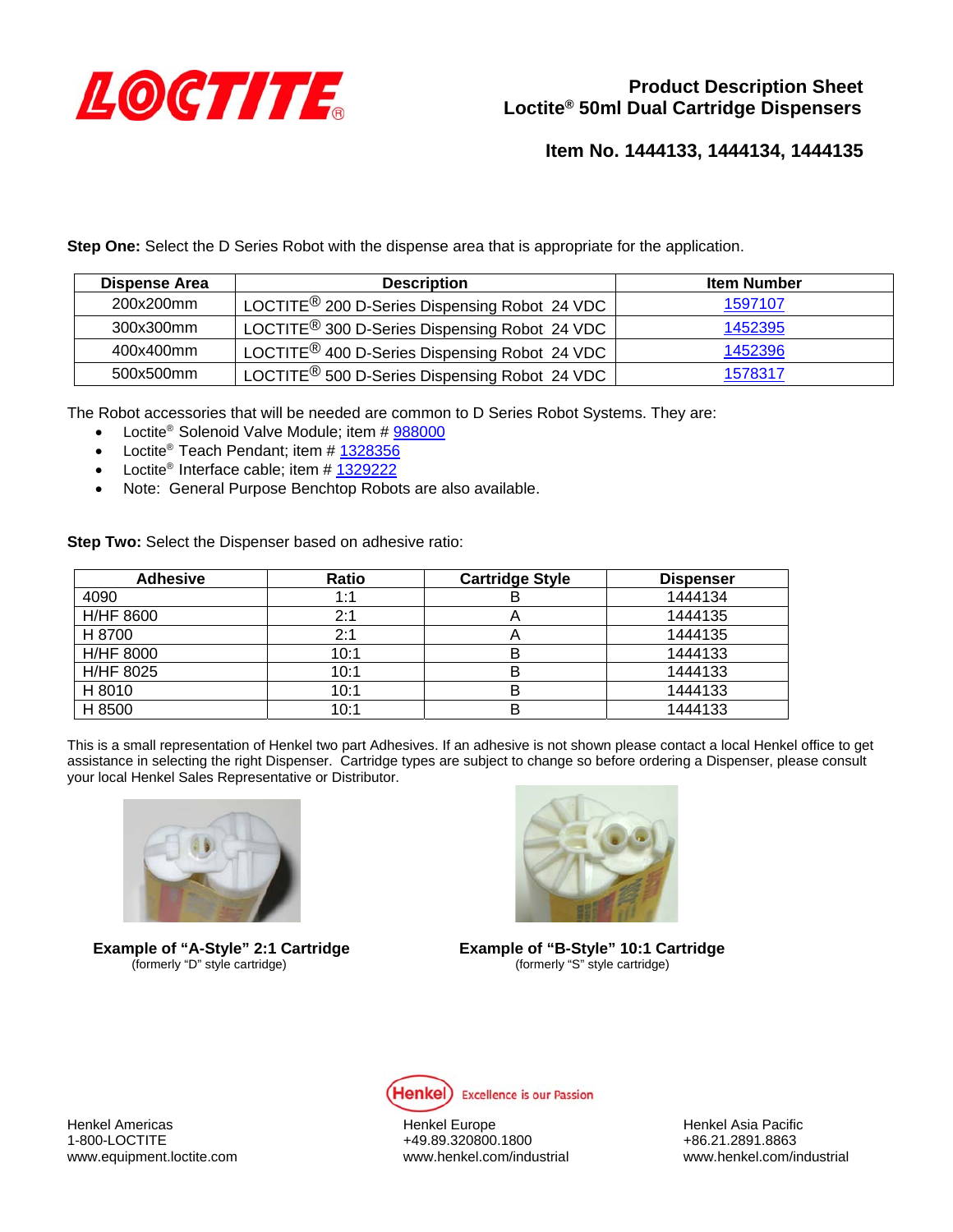

# **Product Description Sheet Loctite® 50ml Dual Cartridge Dispensers**

**Item No. 1444133, 1444134, 1444135** 

**Step Three:** Order Loctite<sup>®</sup> Anti Drip valve # 1444139 (500 pack) or # 1445944 (100 pack).



**Step Four:** Select the proper static mix nozzle to match the style of the cartridge.



**"A-System" Style 1:1 & 2:1 mix ratio "B-System" Style** 



 Item # 1334299 (100 pk.) 10:1 Mix Ratio -Item # 1329200 (100 pk.) 1:1 & 2:1 Mix Ratio -Item # 1440017 (100 pk.)

**Step Five:** Select the proper dispense needle tip to meet production requirements.

Note: photo on right shows Anti Drip Valve with ¼" stainless steel dispense tip needle attached.

#### **Order Information:**

- **Item #**  $1444133$  .... Loctite<sup>®</sup> 50ml Dual Cartridge Dispenser for 10:1 "B" style cartridges.
- Item  $\#\sqrt{1444134}$  .... Loctite<sup>®</sup> 50ml Dual Cartridge Dispenser for 1:1 and 2:1 "B" style cartridges.
- **Item # 1444135** .... Loctite<sup>®</sup> 50ml Dual Cartridge Dispenser for 1:1 and 2:1 "A" style cartridges.
- Item # 1444139 …. Loctite® Anti Drip Valve (500pack)
- Item # 1445944 .... Loctite<sup>®</sup> Anti Drip Valve (100pack)





Henkel Americas Henkel Europe Henkel Asia Pacific

1-800-LOCTITE +49.89.320800.1800 +86.21.2891.8863 www.equipment.loctite.com www.henkel.com/industrial www.henkel.com/industrial